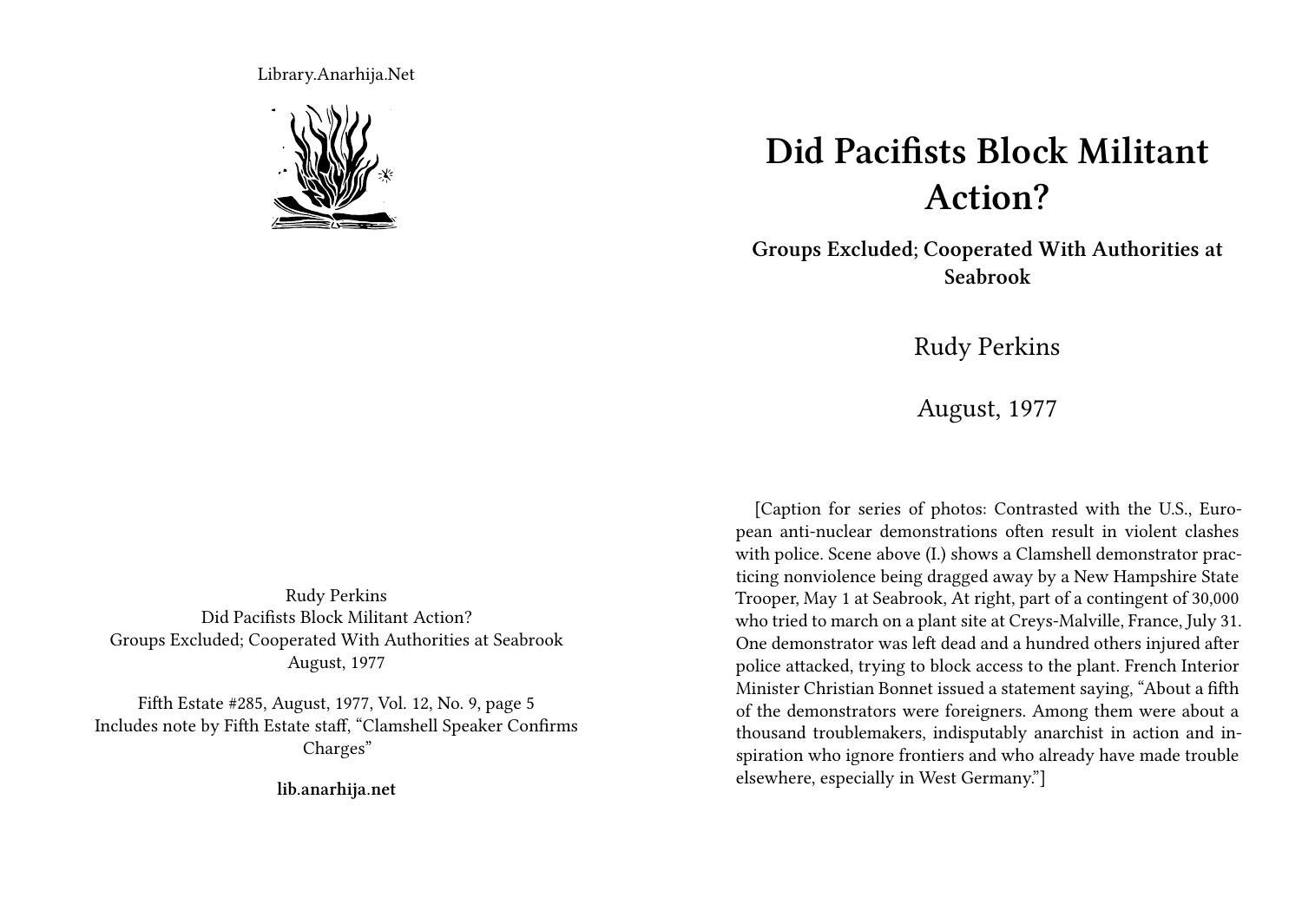I, and many others, have kept quiet about our bad experiences with the Clamshell Alliance, because we want to see nuclear power (and nuclear armaments!) shut down forever. Liberal/conservative demonstrations against the Seabrook plant seemed better than no demonstrations at all. But to see the Clamshell being mentioned so frequently, and in such uncritical fashion, by an anarchist communist paper is a bit too much!

The Clamshell Alliance has nothing to do with mass direct-action occupations. Though they constantly refer to the victories in the European nuclear occupation movement, and pretend to carry on in the same tradition here, the last thing they want to see is a militant occupation at Seabrook.

Last fall I and other comrades helped push for an open occupation in the Clamshell's region-wide "action" committee meetings. By an open occupation I mean one in which anyone who comes is welcome to participate, regardless of whether they have undergone the non-violence training. By an overwhelming margin the action committee, made up of "representatives" from the six-state region, approved an open occupation.

This would have made joint action by pacifists, environmentalists and leftists possible. But the self-appointed Clamshell coordinating committee, dominated by respectability-at-any-price Quakers and their fellow travelers, said the action committee had overstepped its mandate. There was to be no open occupation at Seabrook, the coordinating committee informed us.

The action committee backed down, so we walked out of the organization. Rebelliousness continued to surface periodically within the Alliance, but was always quashed by "stopping the nuke is the most important thing, isn't it?"

By the time of the April 30 demonstration the non-violence ideologues had a complete grip on the Clamshell Alliance. The "Occupier's Handbook" supplement had 9 rules listed on the front, with the statement: "[These rules] cannot be changed during the Occupation action." The rules included the following: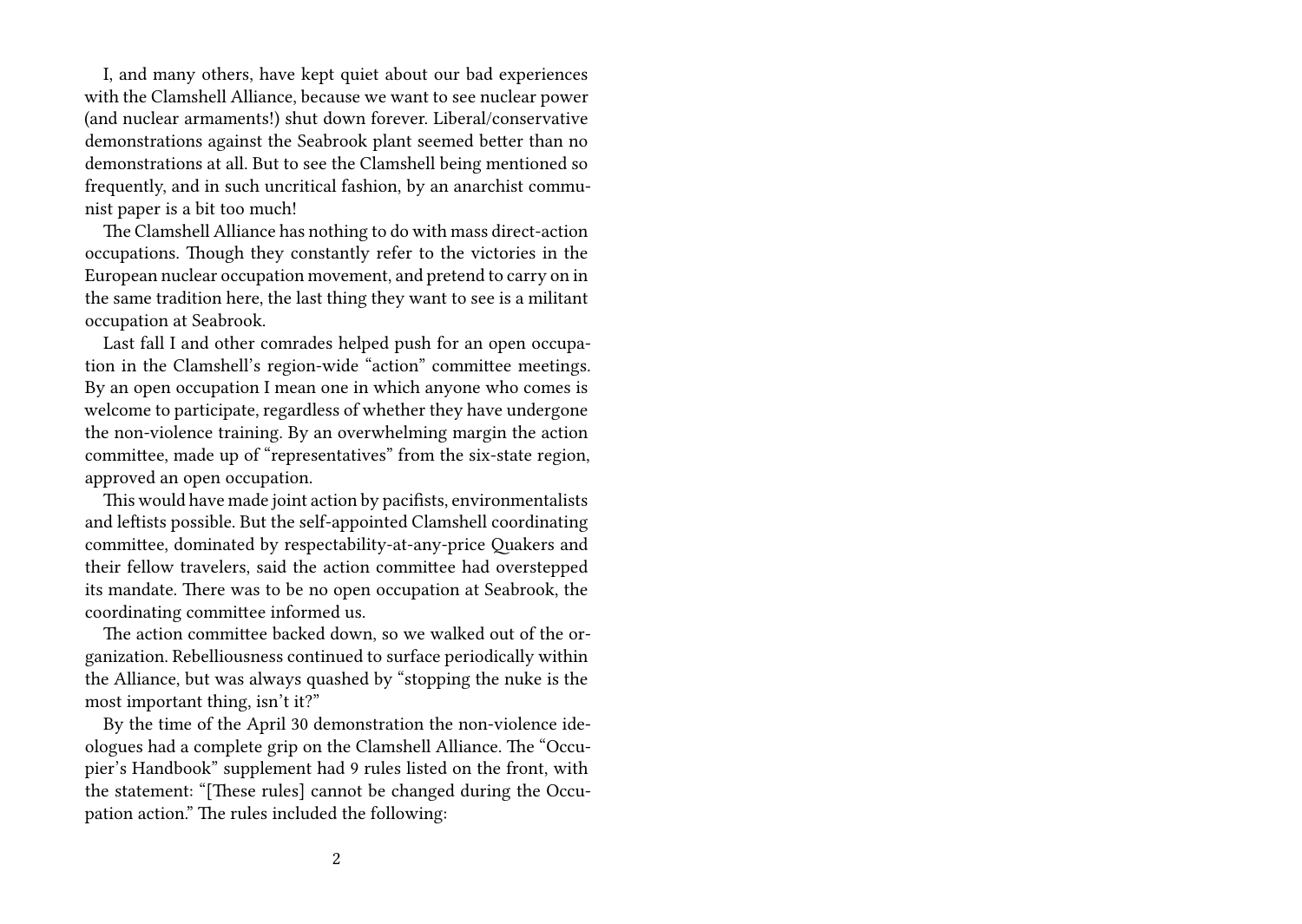of repeating the bullshit lies of the capitalist press and told him we thought that those who turned in people were cops as well. He simply shrugged and scanned the room for other questions–questions easier to answer.

– FE Staff

During the non-violence "preparation" (renamed from its original "training") people went through role-playing exercises where they turned over "provocateurs" (e.g., someone cutting a fence) to the police. "Occupiers" who brought cameras were encouraged to photograph any such provocative behavior, so that later identification, and distinguishing from Clamshell people, could be made.

- "all occupiers must have preparation in nonviolent action before taking part in the April 30 occupation"
- "no damage or destruction of PSCo or Seabrook property"
- "no running at any time"
- "no movement after dark"
- "no breaking through police lines"
- "no drugs or alcohol"
- "in case of any confrontation, we will sit down"

## **Fetish for Protecting Property**

Not only does the Clamshell go out of its way to cooperate with the authorities, they have an absolute fetish when it comes to protecting property and property rights. Odd, for a group calling for an 'occupation. ' They decided, before April 30, that if the whole site was fenced in, they would just have a sit-in in front of the main gate.

As one Boston Clamshell organizer explained, "Cutting a fence is an act of violence," which would violate their fundamental commitment to non-violence.

Our affinity group could not stomach this conservative horse-shit and stopped having anything to do with the Clamshell Alliance. But in April we decided it was unbearable to let these non-violentists set the terms of what an occupation was and was not. We met with sev